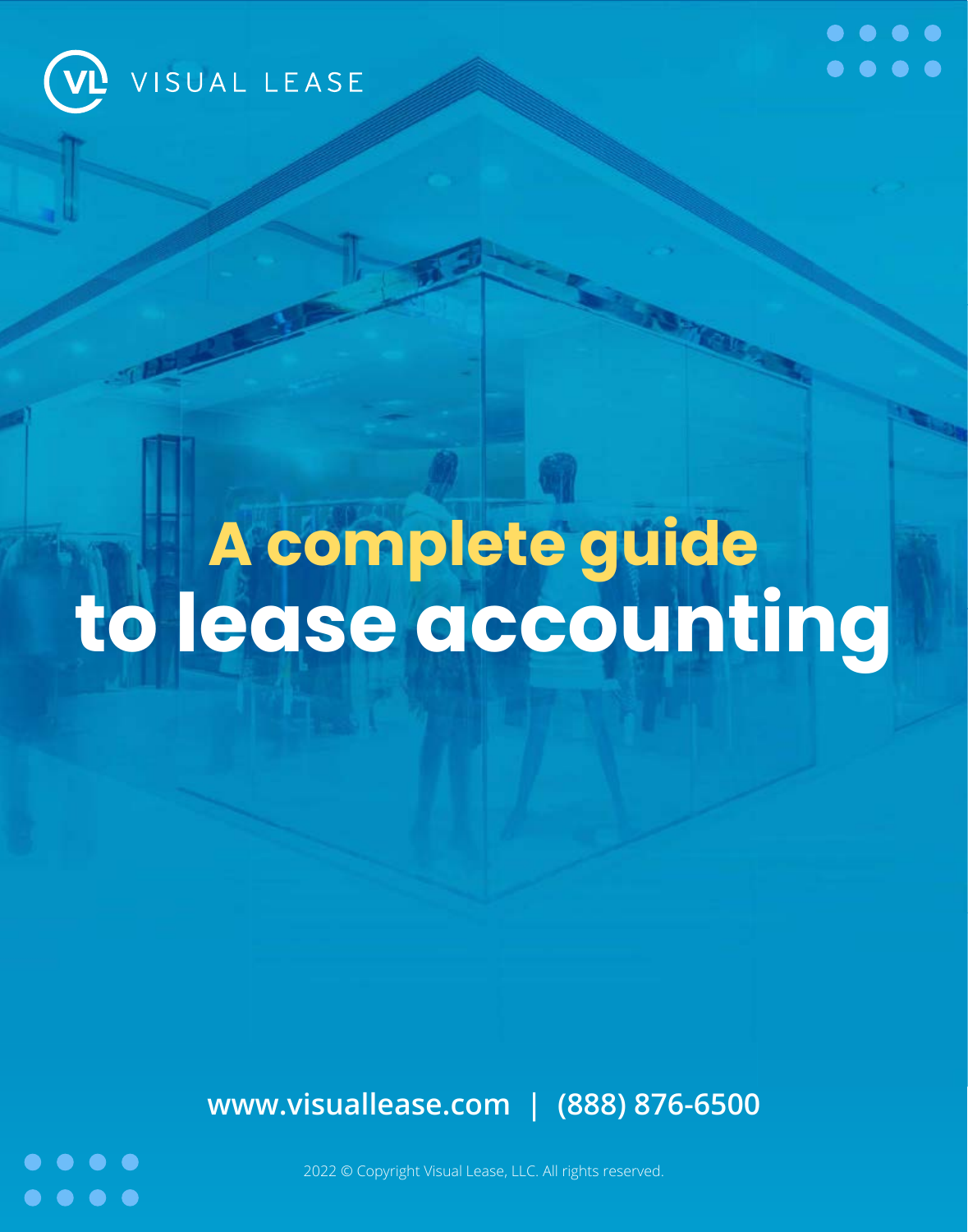### **Introduction**

Making a successful transition to the latest lease accounting requirements, such as ASC 842, IFRS 16 or GASB 87, is a threefold process of:

- **Understanding the standards and their impact on a business and its accounting practices**
- **Identifying and gathering the necessary lease data**
- **Implementing a lease accounting solution that will aid in achieving and maintaining compliance**

This guide is designed to provide information and resources you need to thoroughly understand the new lease accounting requirements, to not only meet all compliance effective dates but also improve your leasing policies and procedures for the long term.

Lease accounting is the process of recording and reporting on all of the leased property, equipment, and other non-owned assets that a business or other organization holds. Generally, these contracts are categorized as either operating leases or finance leases.





Under the requirements of the latest lease accounting standards - ASC 842, IFRS 16, GASB 87, as well as local versions of each — all leases and similar contracts (not just capital leases) must now be accounted for as assets and liabilities on the balance sheet. Therefore, lease accounting requires the ability to gather accurate lease data and update the information as the terms change (when lease terms are renewed, canceled, and so on).

The use of a software solution for tracking, updating, and managing leases helps to ensure the accuracy of the data that is needed for disclosure reports, both for initial adoption and for long-term reporting.

### **Table of contents**

## **Lease accounting FAQs**

#### **What is lease accounting?**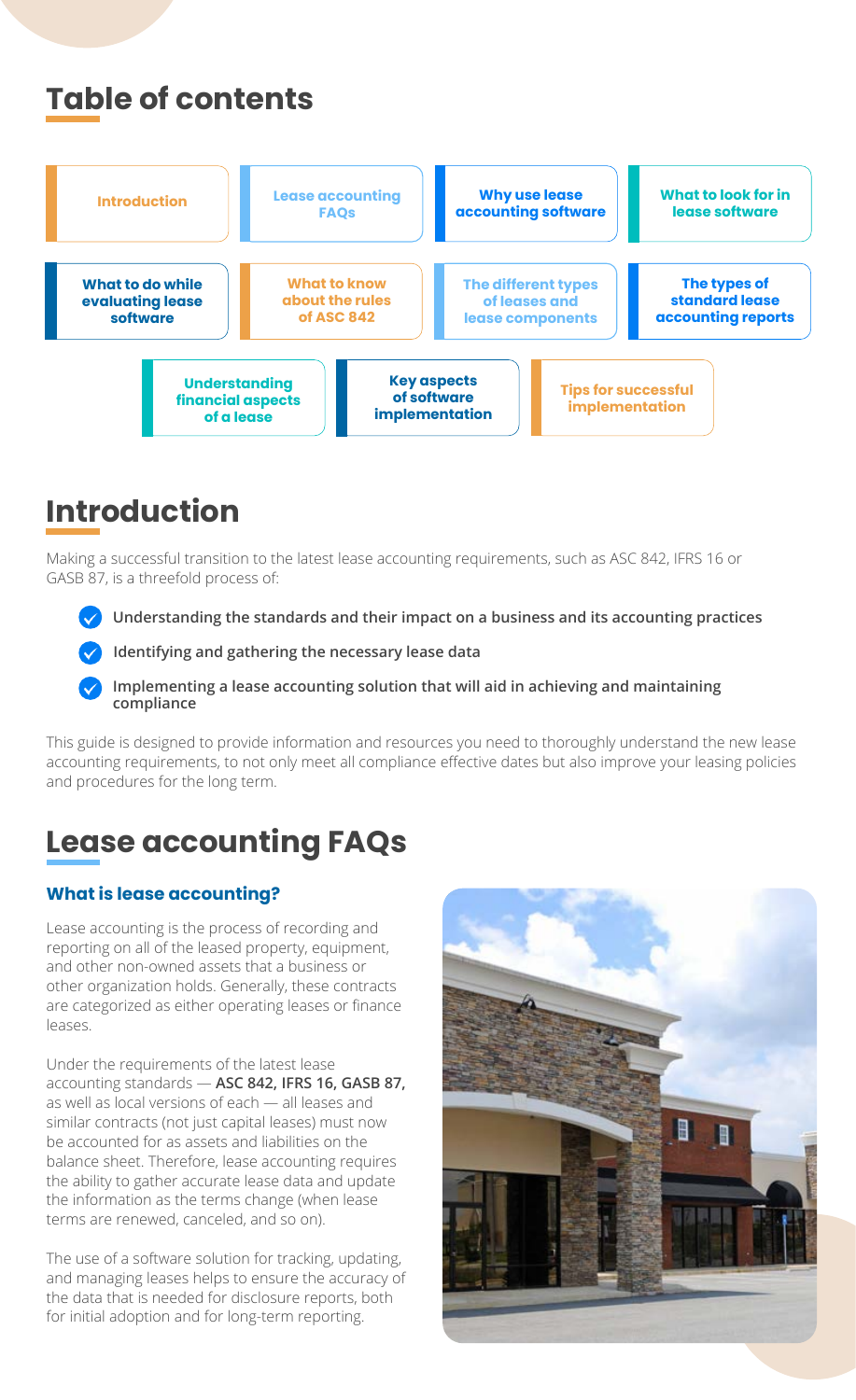The purpose of ASC 842 is to increase disclosure and visibility into the leasing obligations of both public and private organizations. Where previously most leases were not included on the balance sheet, the ASC 842 standard requires companies to report right-of-use (ROU) assets and liabilities for almost all leases.

These changes to financial statements make it easier for investors, vendors, government agencies, and business stakeholders to (1) see a company's exposure to risk and true financial position, and (2) make comparisons between organizations.

In addition, ASC 842 aligns more closely with the new international lease accounting standard IFRS 16 (below), especially in the way a lease is identified. This makes financial reporting more consistent for organizations with both U.S. and international lease assets.

#### **What are the new lease accounting standards?**



"Whether you report under International Financial Reporting Standards (IFRS) or U.S. SAAP, you are likely to be facing significant changes in reporting requirements as you assess the impact of new standards for revenue recognition, financial instruments, and lease accounting. And these changes are not just impacting organizations reporting under IFRS and US GAAP — many national accounting standard setters are also aligning local standards to IFRS."

### **Definition of ASC 842**

The Financial Accounting Standards Board (FASB) published the lease accounting standard ASC 842, which replaces the lease accounting standard ASC 840. For the United States, FASB is a private, non-profit organization that is responsible for establishing and improving Generally Accepted Accounting Principles (GAAP).

#### **Effective date for ASC 842 adoption**

| Effective date for public companies  | Fiscal years beginning after December 15, 2018 |
|--------------------------------------|------------------------------------------------|
| Effective date for private companies | Fiscal years beginning after December 15, 2021 |



#### **Here's what Ernst & Young (EY) says about the changes:**

### **Definition of IFRS 16**

The International Accounting Standards Board (IASB) published the lease accounting standard IFRS 16, which replaces IAS 17. For the global community, IASB is responsible for developing and promoting the International Financial Reporting Standards (IFRS) for accounting.

IFRS 16 changes the way companies account for leases in their financial disclosures, including balance sheets and income statements. Under IFRS 16, all leases are considered finance leases.

#### **Effective date for IFRS 16 adoption**

[Read Now](https://www.ey.com/en_gl/accounting-change)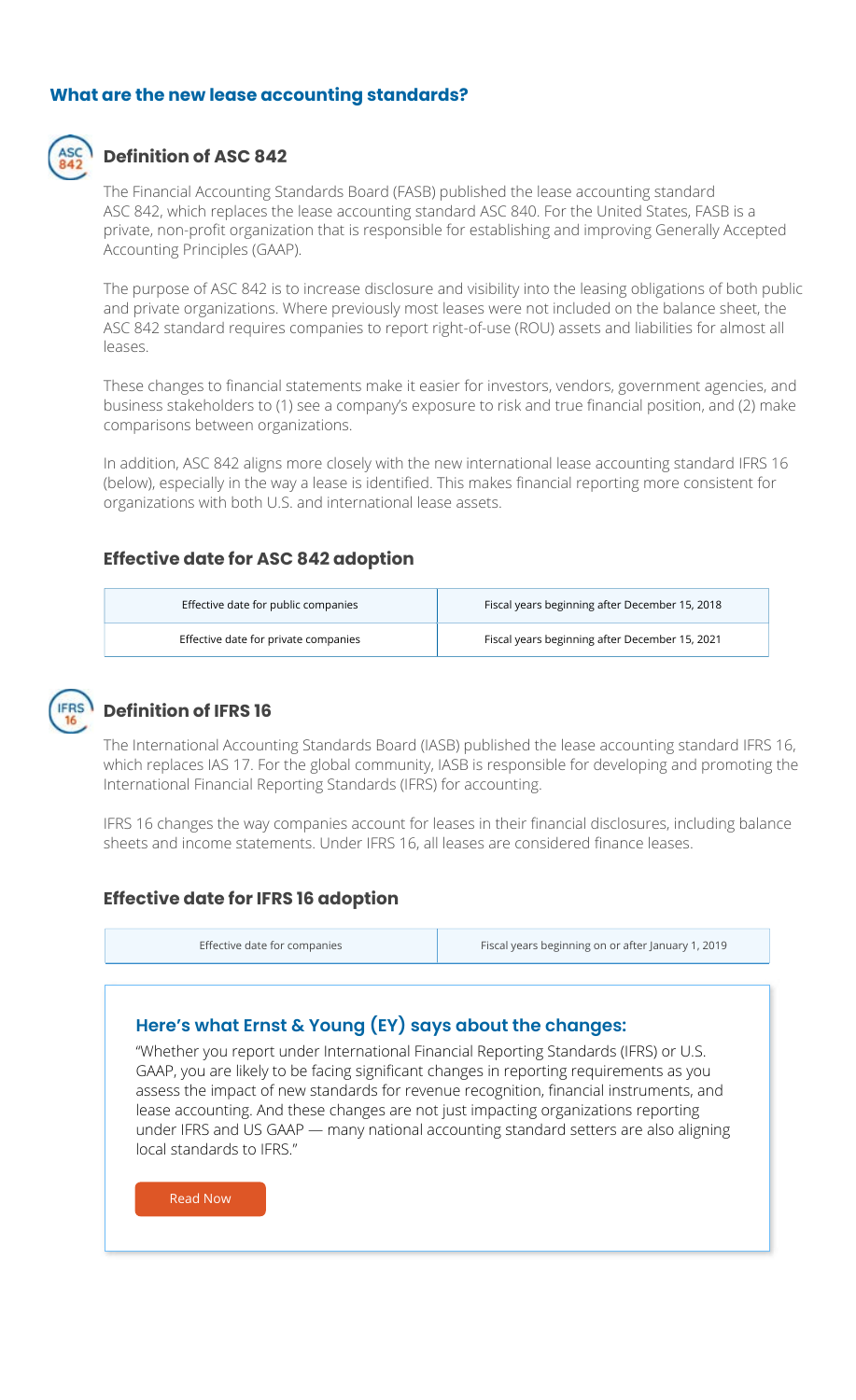In 2017, the Governmental Accounting Standards Board (GASB) published the lease accounting standard GASB 87. The organization is the source of the accounting principles (GAAP) used by state and local governments in the United States.

GASB 87 was created to increase visibility into lease obligations and remove ambiguity around lease obligations in financial disclosures, particularly balance sheets and income statements.



#### **Effective date of GASB 87**

Effective date for companies **Effective date for companies**  $\vert$  Fiscal years beginning after June 15, 2021

The new ASC 842 and IFRS 16 lease accounting standards require significantly more assets and liabilities to appear on the balance sheet. In fact, the standards specify more than 40 different types of data that must be tracked to do the required calculations.

Lease accounting software provides tools to input and report on all the financial aspects of leases to meet the new compliance requirements. The technology performs critical accounting calculations and automates the process of adding information to the balance sheet, including ROU assets, interest expenses, liabilities, practical expedients, and other elements required under FASB and IASB guidance.

| <b>ASC</b><br>842  | Effective date for public companies  | Fiscal years beginning after December 15, 2018     |
|--------------------|--------------------------------------|----------------------------------------------------|
|                    | Effective date for private companies | Fiscal years beginning after December 15, 2021     |
|                    |                                      |                                                    |
| <b>IFRS</b><br>16  | Effective date for companies         | Fiscal years beginning on or after January 1, 2019 |
|                    |                                      |                                                    |
| <b>GASB</b><br>-87 | Effective date for companies         | Fiscal years beginning after June 15, 2021         |

#### **Other national standards**

While many countries are adopting the IFRS 16 standard, some nations are making minor adjustments to the global standard. For example, in 2016, the Australian Accounting Standards Board (AASB) published the lease accounting standard AASB 16, which replaces AASB 117 in Australia.

AASB 16 removes the ability for operating leases to be reported in the footnotes of financial statements. Based on IFRS 16 with a few variations, AASB 16 requires all operating leases to now be accounted for as finance leases. With small adjustments to the data inputs, the Visual Lease platform provides Australian firms with compliance under AASB 16.

#### **Effective date overview**

## **Why use lease accounting software**

#### **What is lease accounting software?**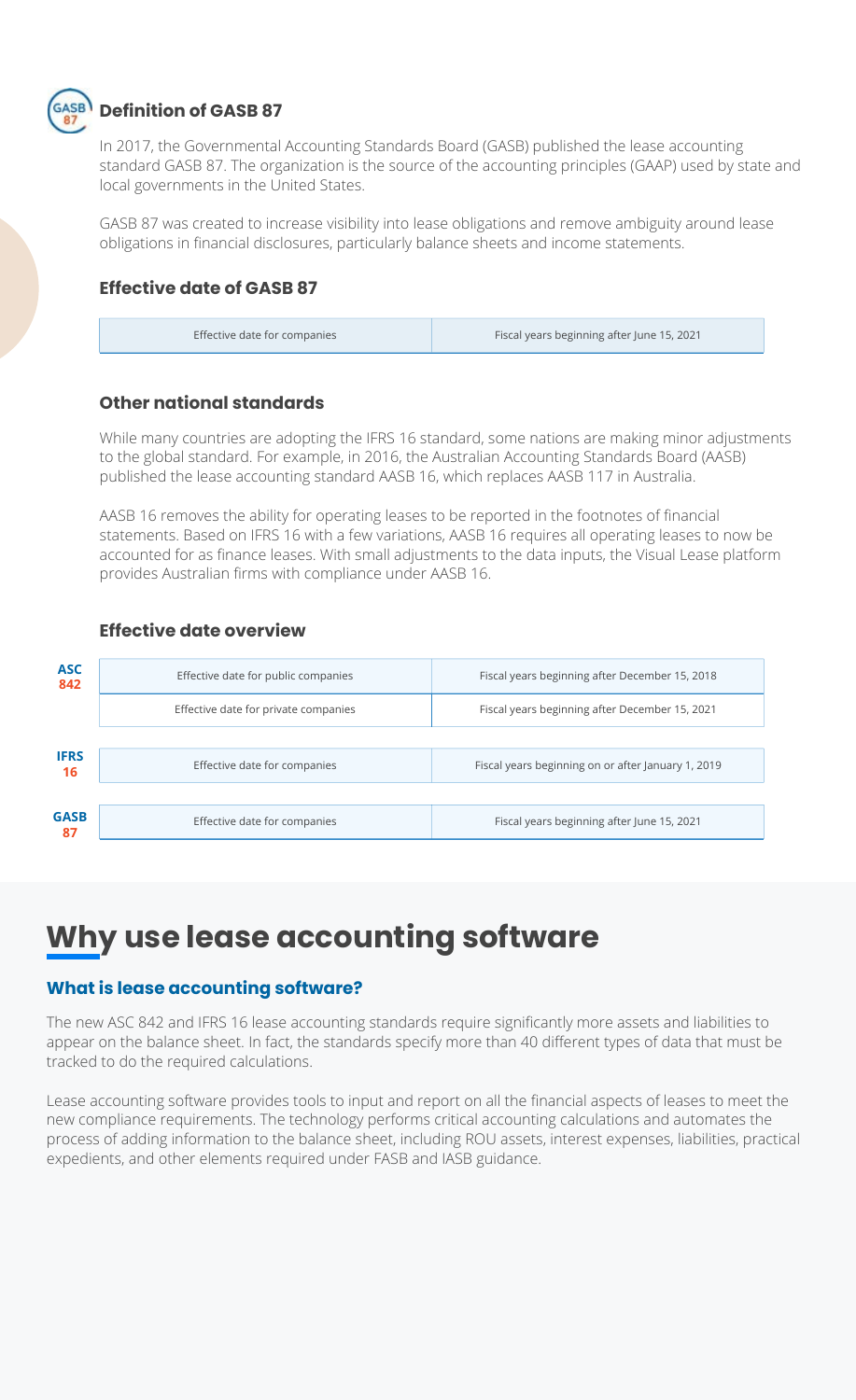Without a lease accounting solution to help with lease tracking, reporting, and management, your business may be exposed to a number of risks, including:

- **Inconsistencies in the way assets are accounted for**
- *M* **Human error in calculations or in migrating data from one source to another**
- **Widely dispersed lease records rather than a central data repository**
- **Lack of visibility into lease terms, changes, and important dates**
- **Missing details such as embedded leases that are part of a larger contract**
- **Lack of a structured change management process**
- **Mistakes in complex calculations for common area maintenance (CAM) and other costs**
- **No record of what changes have been made to leases, when, and by whom**
- *M* Increased odds of failing an audit

This is because lease documents and the standards contain many intricacies.

The new lease accounting standards are complex of necessity, to capture the challenging and dynamic nature of the underlying agreements. Therefore, reporting on assets and liabilities is extremely difficult without software.

Leases also may contain both lease and non-lease components, which in turn affects how leases are calculated.

The best lease accounting software simplifies all those risks and more. It puts a secure system in place for capturing all the necessary data, tracking changes, and reporting lease costs in accordance with your accounting policies and procedures as well as with ASC, IFRS, or GASB requirements.



**BLOG: Lease accounting auditing risks multiply without software** [Read Now](https://visuallease.com/lease-accounting-auditing-risks-multiply-without-software/)

#### **What common risks does lease accounting software solve?**

Since there is significant time and cost involved in implementing lease accounting software, you want to be sure to choose a solution that (1) meets the needs of your accounting team and your business, and (2) helps you achieve compliance with lease accounting requirements. The information below will help in assessing the many options and benefits of different lease software platforms.

### **What to look for in lease software**

#### **What different types of lease software platforms are there?**

Lease accounting software helps accounting teams achieve compliance with ASC 842, IFRS 16, or GASB 87 and manage the financial reporting requirements associated with leases by providing capabilities including:



#### **Lease accounting: Standalone lease accounting software**

**Aggregation of the data associated with real estate, equipment, vehicles, land, and any other lease the organization holds**

**Configuration of lease data to align with the organization's financial accounting systems**



 $\checkmark$ 

**Aggregation, calculation, and reporting of ROU assets, interest expenses, liabilities, and other financial elements required under FASB and IASB guidance**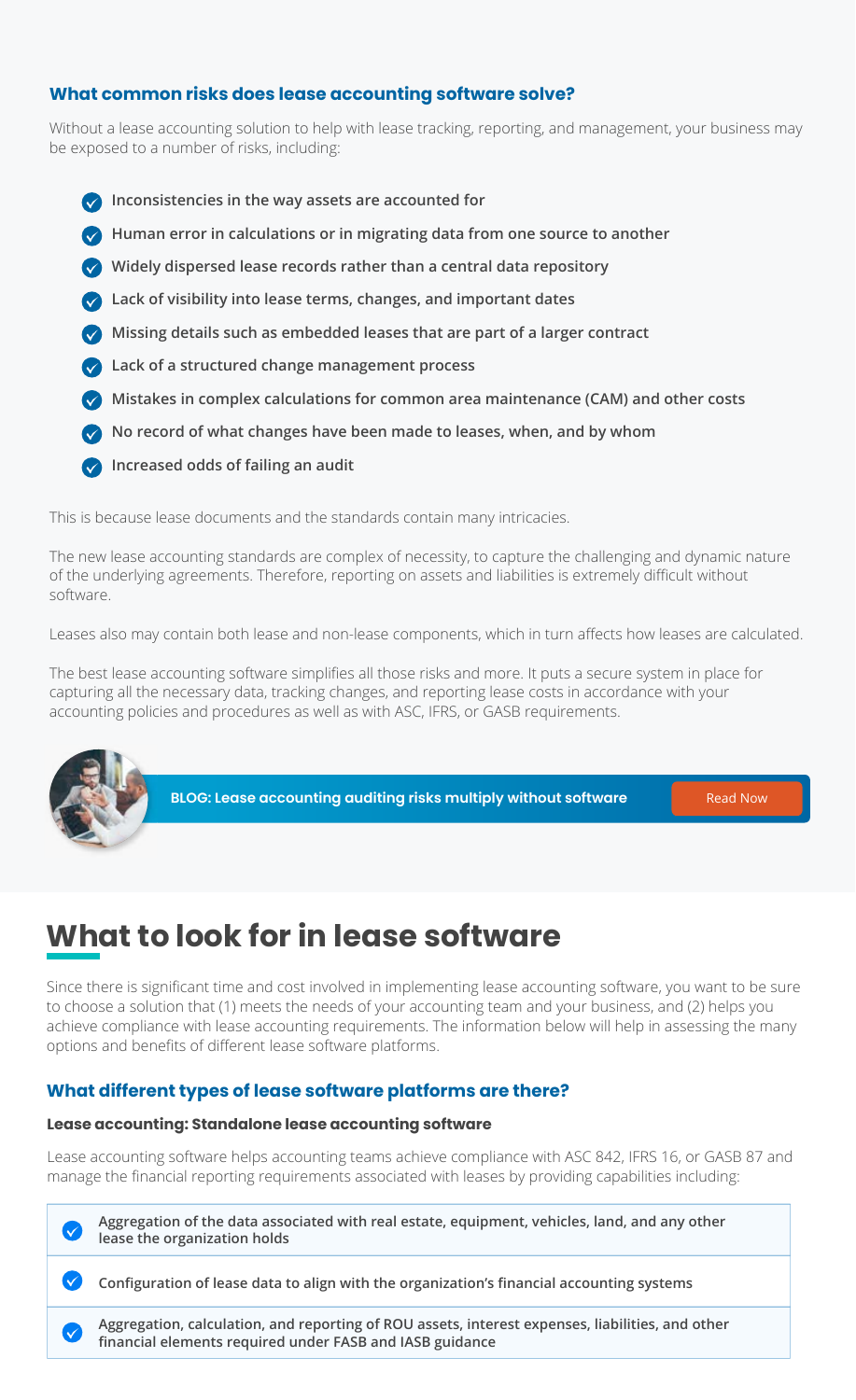A cross-functional lease management system provides full lease accounting capabilities along with lease administration function for day-to-day management of an organization's lease portfolio. This type of all-in-one software provides a single integrated source for accurate and up-to-date lease data.

By providing the tools for tracking and managing lease data on an ongoing basis, a lease management system:

| Helps maintain up-to-date data for generating accurate lease accounting calculations and<br>reporting                             |
|-----------------------------------------------------------------------------------------------------------------------------------|
| Provides checks and balances in the system's lease accounting functions                                                           |
| Alerts you to important dates and events, such as lease renewals, end dates, payment<br>increases, and opt in/out effective dates |
| Uncovers location-level expenses, business risks, and possible opportunities to reduce costs                                      |
| Helps reduce or eliminate auditing risks                                                                                          |
| Aids in achieving initial compliance and maintaining compliance for the long term financial<br>elements                           |
|                                                                                                                                   |



To meet compliance effective dates AND get optimal ongoing value from a lease accounting solution, you want to be sure it delivers the features and functions you need, and is as quick and easy to deploy as possible. The following are some features to look for and questions to ask when evaluating a solution.

Does the platform include the advanced accounting functions needed to support ongoing compliance with ASC 842, IFRS 16, or GASB 87?

#### **Lease management: All-in-one lease accounting and lease administration**

**WHITEPAPER: Lease accounting and lease administration software: Why you need both** [Download Now](https://engage.visuallease.com/content/lease-admin-and-lease-accounting)

#### **What are some important lease accounting software features?**

#### **Compliance**

#### **Reporting**

- Does the solution offer both standard reports and configurable, ad-hoc reports?
- Does it support unique data fields, groupings, and financial categories to match your industry and organization?
- Does the software use lease data maintained within the platform to automatically generate calculations, journal entries, and disclosure reports?

#### **Integrations**

- Does the software platform integrate with your existing technology infrastructure?
- 
- Will it integrate with your legacy ERP and financial systems?
- Does the software integrate with other third-party applications that your business uses?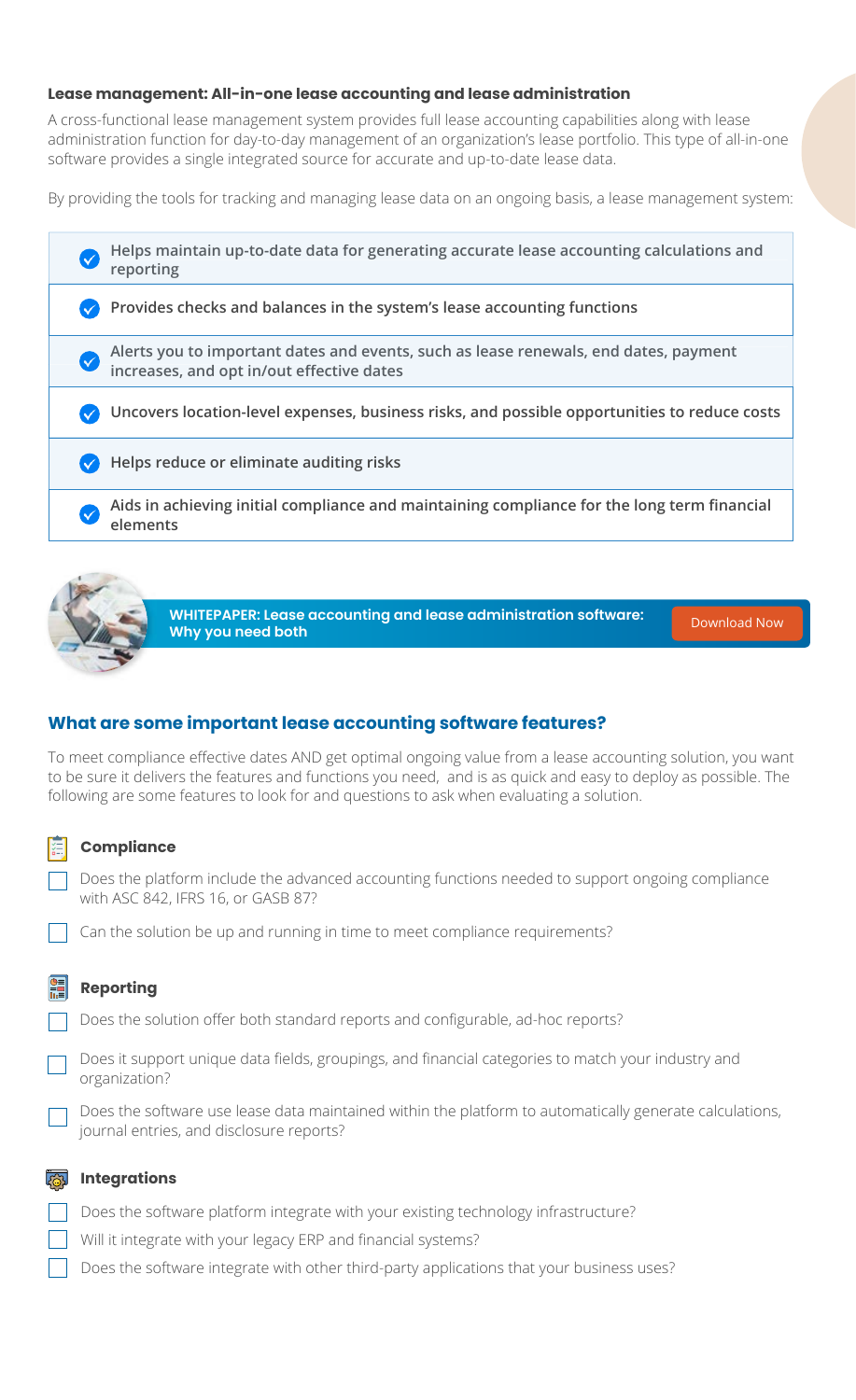- Is the user interface simple and user friendly?
- Does it offer intuitive tools for managing access, users, and permissions?
- Does it require significant training needed for users to get up to speed?
- Does the software vendor offer training support?

#### **Centralized accounting and administration**

- Does the platform support both lease accounting and ongoing lease administration (a complete lease management solution)?
	- Is lease documentation management part of the solution?
	- Does the software support both initial lease data input and ongoing updates, remeasurements, and other changes?
	- Does it provide tools for managing legal and financial obligations/payments?
	- Does the system offer automated alerts, views, and reporting to track actionable lease data?



**EXE** 

- Is the platform backed by redundant, secure servers?
- Does the software use the latest security protocols to encrypt lease data?
- Does the solution use secure login and user authentication, including control of login credentials, password policies, multifactor authentication, and single sign-on (SSO)?
- Are there tools for administering individual and group users for system access, roles, and permissions?

#### **Ease of implementation**

- Is the software cloud-based, secure, and designed for easy setup?
- Does it support the migration of lease data from existing sources into a centralized system?
- Are there helpful tools to further speed the process, such as migration templates and lease
- Does the software vendor provide implementation support?



#### ER ⊘ **Future readiness**

#### **Ease of use**

#### **Security**

Is the system designed to adapt to future needs? Is the software regularly updated via the cloud?

Is the software vendor committed to evolving the platform based on customer needs?



**REPORT: Leverage the lessons public companies have already learned to help best target your compliance efforts**



[Read Now](https://www.grantthornton.com/solutions/lease-accounting.aspx)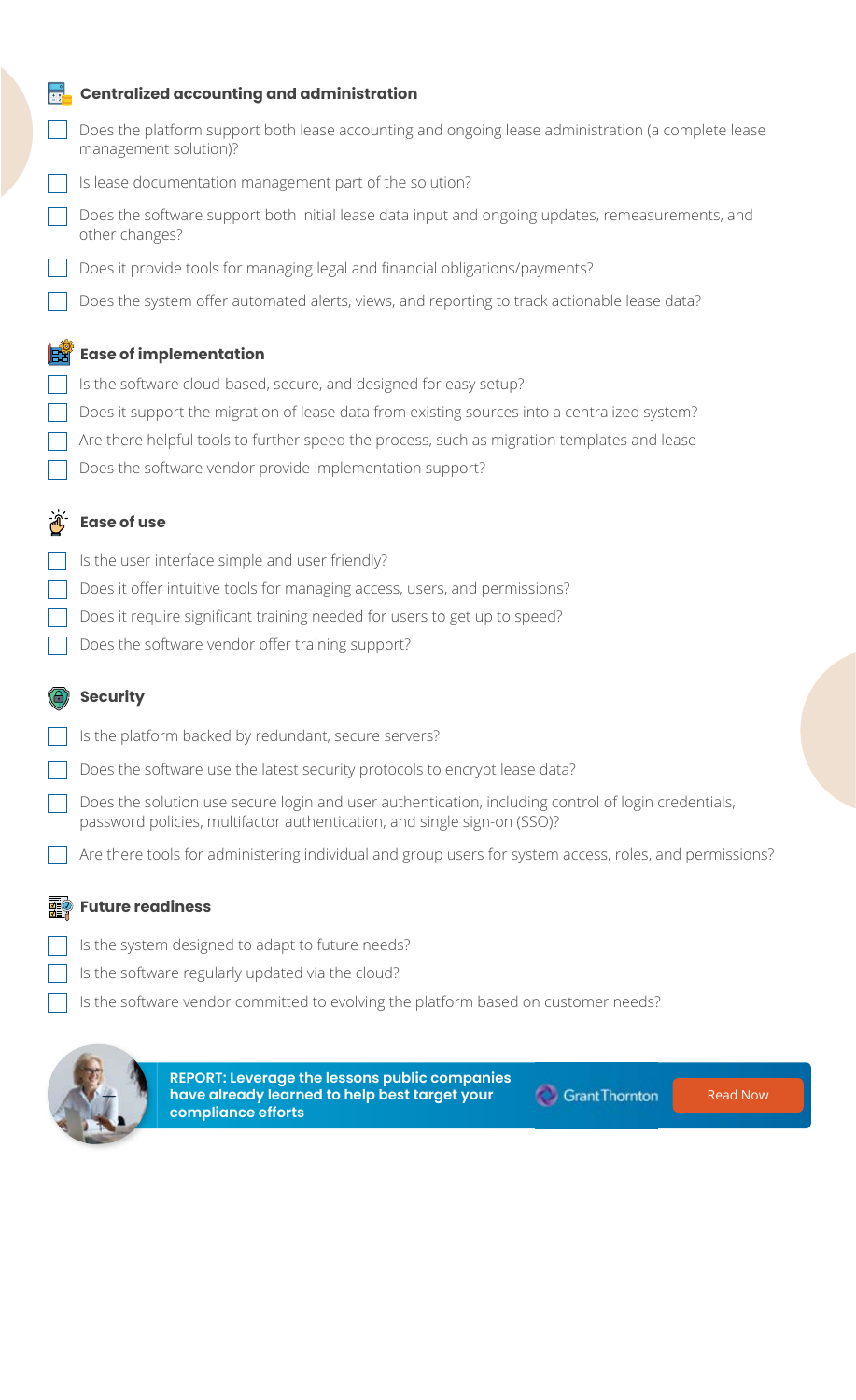Preparing for lease accounting compliance is a time-consuming and complex process. Therefore, even as you are evaluating software solutions and their providers, you can (and should) get a jump on preparing for compliance and the implementation of a lease accounting solution.

Naturally, the accounting team is at the core of lease accounting compliance activities. However, this team will need help from others within the business to gather all the data required for lease accounting calculations and disclosures.

In addition, people in your business who regularly work with leases can offer valuable insights into how your companyȇs leases function and where to find critical data. There may also be numerous departments or locations in your company that individually negotiate and manage leases.

Therefore, you will benefit from putting together a compliance team that includes accounting and other lease stakeholders within your organization. This might include executives as well as people from departments such as real estate, facilities, operations, procurement, and IT.

You might also consider using the services of an accounting advisor who is an expert in ASC/IFRS compliance.



- **Ask all lease stakeholders to begin conducting a lease inventory. This involves finding and reviewing all lease documents and contracts — most likely including paper records that may be tucked away in file drawers.**
- **Closely examine all contracts to identify embedded lease components, such as service agreements that are part of larger contracts.**
- **EX** Review your company's AP check run to identify all the vendors your company pays on a recurring basis and find any leases that may be missing from other records.
	- **Select practical expedients, which affect which lease details you will need to collect.**
	- **Determine which data points you need to track for every lease to calculate lease liabilities and ROU assets, as well as to create disclosure reports.**
	-
- **EX** In addition to payment information, gather details such as commencement dates, termination  **clauses, and options to renew or purchase.**

For compliance, you'll also need to create:

## **What to do while evaluating lease software**

#### **Preparing for lease accounting compliance within your business**

#### **Who in your business should be involved in lease accounting compliance?**

The following tips will help in the process of identifying all the leases that your company holds and gathering the necessary lease data:



Documenting these policies and procedures will not only prepare you to address any questions from auditors or your organization's financial officers - it will also help you maintain practices throughout your lease data collection and reporting process.

**BLOG: Lease accounting decisions: Why it's smarter to partner with an accounting advisor [Read Now](https://visuallease.com/lease-accounting-decisions-partner-with-an-accounting-adviser/) Read Now** 

- **Policies that document how you have interpreted the lease accounting guidance**
- **Procedures that spell out the steps you'll take to achieve compliance according to your policies, including how you will collect, aggregate, and migrate data into your lease accounting system**

#### **What lease information do you need to gather?**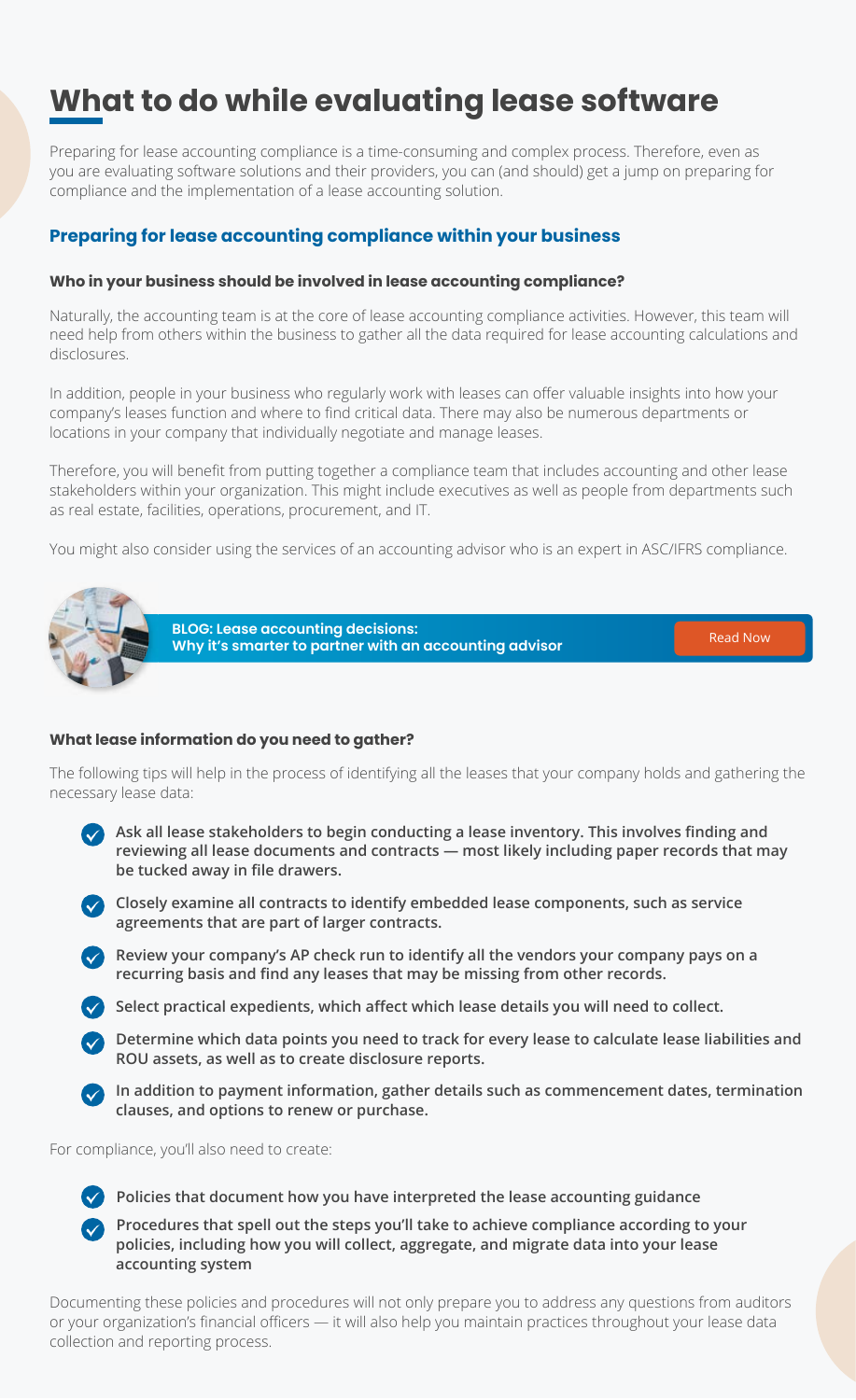

Collecting lease data is a lengthy and complex process — one that can take some companies many months, depending on how many leases and how they are currently stored. Even for a company with a relatively small number of leases, the task is time-consuming.

&ompanies often underestimate the time it will take to find documents, identify embedded leases, and identify and extract lease data. Waiting too long to begin the process can result in missing the compliance effective dates - or rushing the process and publishing incomplete and inaccurate financial reports.

Therefore, it is crucial to start the data collection process as soon as possible, even before you've selected a lease accounting product. In addition, software implementation can take a few months (depending on the product and the needs of your business), so it is vital to allow extra time for implementation before you can begin moving data into the lease accounting system.

Although FASB has proposed an effective date deferral to allow companies more time to assess their current lease portfolios, businesses should still begin their ASC 842 implementations, according to Visual Lease accounting partner RSM.

#### **Watch this 3-minute RSM video to see why it's important to start implementing NOW.**



 **Many more data points to track and audit More demanding disclosure requirements Greater impact on financial statements** 

- *M* **Improved efficiency with the ability to automatically generate calculations, journal entries, and disclosure reports**
- **More consistent and accurate calculations with an automated system that mirrors your accounting policies and procedures**
- **Improved accountability with audit trails for tracking changes and drilling down to lease data details**

#### **When should you start collecting lease data?**

Lease accounting may have been manageable in the past using a spreadsheet or other manual method. However, the added complexity due to the new lease accounting standards, ASC 842 and IFRS 16, means there are:



2nce you have implemented a lease accounting system and populated it with your lease data, the business will benefit from:

#### **What benefits can you anticipate once lease accounting software is in place?**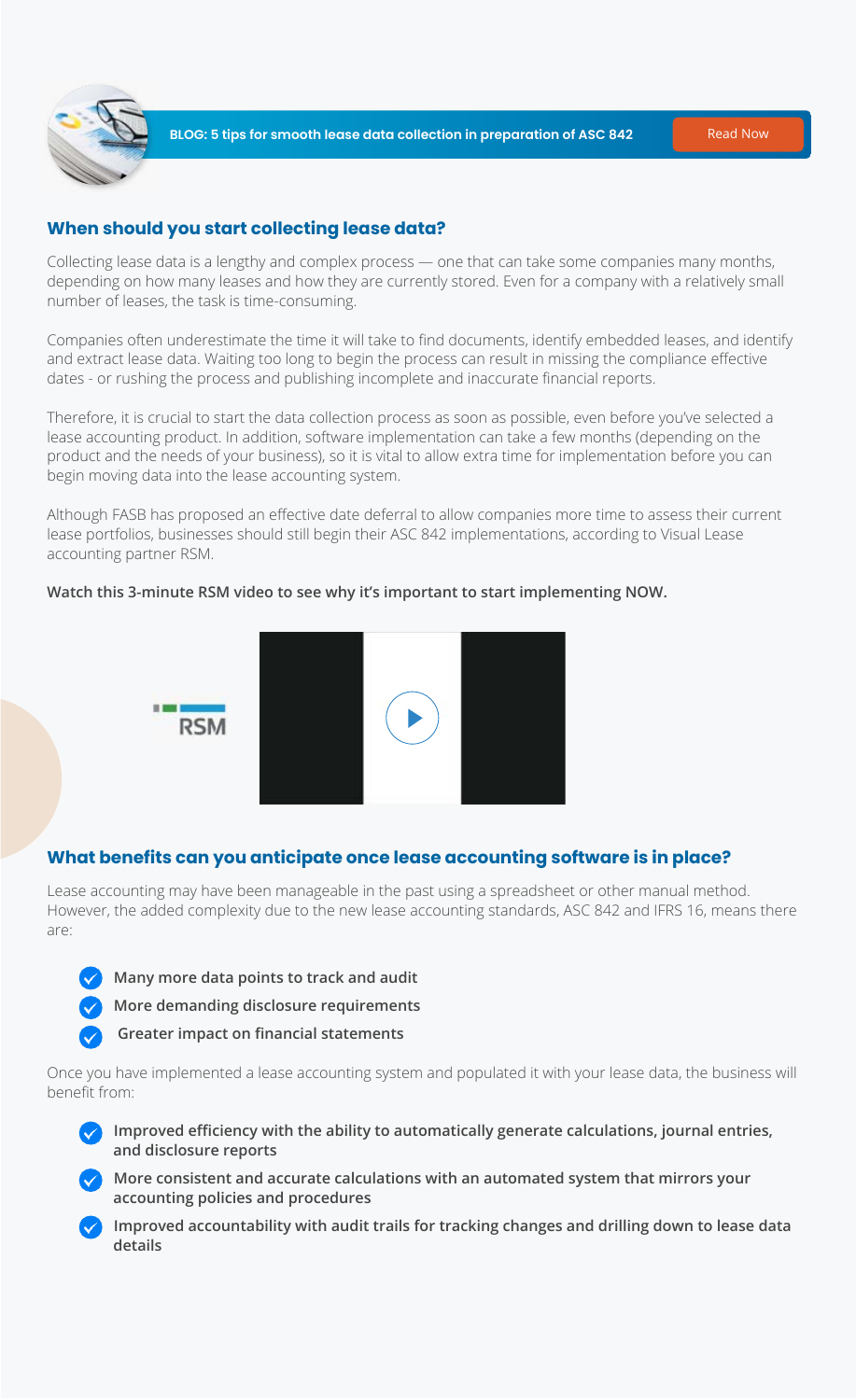A lease is defined as a contract or element of a contract that convey the right of use (ROU) of a physically distinct **identified asset** for a specified period of time in exchange for payment.

However, ASC 842 does not include assets that are covered in other standards:



The identified asset can be property, equipment, or other tangible assets. The period of time can be described in terms of the amount of use of the identified asset, such as the number of production units a piece of equipment will be used to produce, rather than in terms of time per se.

Previously, only capital leases - those leases that are essentially purchase agreements - needed to be recorded on the balance sheet. But under ASC 842, most leases except for short-term leases must also be included on the balance sheet.

 **Intangible assets (ASC 350)**

 **Minerals and biological assets including timber (ASC 930, 932)**



In addition, FASB has changed the treatment of all leases to be **intangible assets**. This changes the terminology for capital leases, or leases that represent a purchase agreement. These leases are now called **finance leases**.

 **Inventory (ASC 330)**

 **Assets under construction (covered under ASC 360)**



#### **What is considered a lease under ASC 842?**

That means companies must report ROU assets and lease liabilities for operating leases as well as for finance (capital) leases under ASC 842. So now IT and office equipment, vehicles, construction equipment, and other leased assets must appear on the balance sheet along with real estate leases.

All the leases recorded under ASC 842 will now be part of the total reported assets and liabilities on an organization's balance sheet - significantly changing the company's financial statements.

## **What to know about the rules of ASC 842**

Besides renaming capital leases "finance leases," ASC 842 added a fifth lease classification question ("Is the asset so specialized that it is only useful to the lessee?") to the test that determines whether a lease is a finance lease or an operating lease.

Essentially this question says that after the asset is returned to the lessor, if the asset will have no value to anyone else without a major overhaul by the lessor, then the lease would be classified as a finance lease.

#### **How does ASC 842 change the balance sheet?**

In addition, ASC 842 removed the so-called **bright lines** for the lease classification test. 3reviously these percentages were used to indicate what constitutes a "major part" of economic life (75%) or "substantially all" of the fair market value (90%); now these percentages are considered guidelines and you can elect whatever percentage you choose to use.

#### **How has lease classification changed under ASC 842?**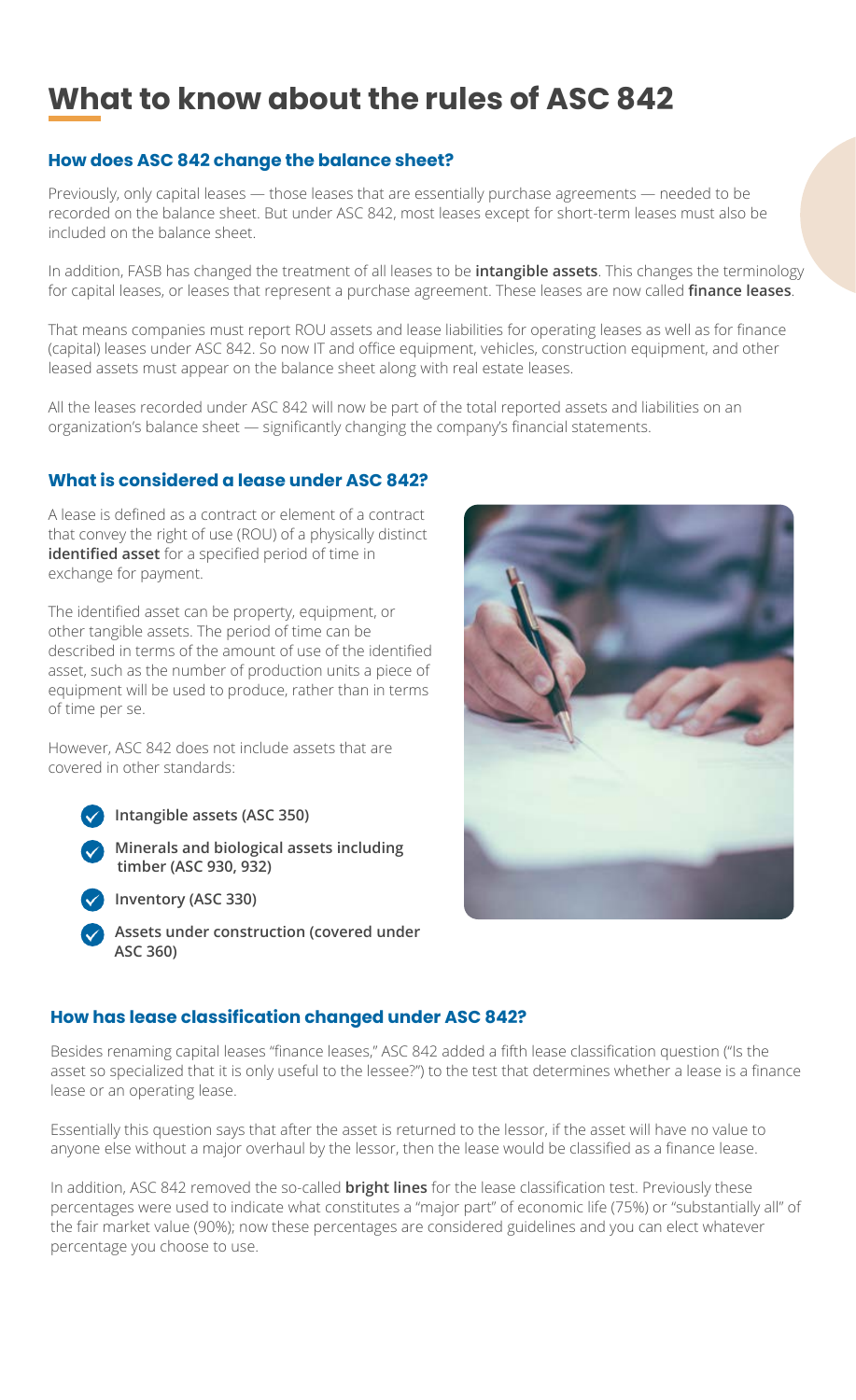Under IFRS 16, there is a threshold under which leases can be considered "low value" and do not have to be capitalized on the balance sheet. However, FASB has not specified a low-value threshold for excluding leases from the balance sheet under ASC 842. If this is an issue for your organization, you can discuss it with your auditors to determine if you can use a materiality threshold.

 **Whether you are reasonably certain to exercise lease renewal and**  $\blacksquare$  **options, termination options, or purchase options**

The discount rate to use for the calculation is either the rate implicit in the lease (if known) or your organization's incremental borrowing rate (IBR). Privately-held firms have the option to use a risk-free rate.

Keep in mind that the assumptions you make about lease options at the beginning of the lease often change over time. If during the term of a lease you change your mind about whether you are likely to exercise any lease options, you may need to remeasure both your lease liability and your ROU asset.

#### **Is there a low-value lease threshold under ASC 842?**

Lease liability represents the current value of minimum future lease payments. To calculate it, you need to make assumptions about:



 **The likely amounts owed under residual value guarantee**



Although almost all leases must be capitalized on the balance sheet under ASC 842, it is still necessary to classify them as either a finance lease (previously capital) or an operating lease. That's because finance leases and operating leases are measured differently.

The lease classification test determines whether a leased asset is essentially an alternative method of financing the purchase of an asset, or if the majority of the life and/or value of the underlying asset is controlled by the lessee; if so, it must be classified as a finance lease. Otherwise, the lease must be **classified as an operating lease.** 

#### **What is lease liability and how is it calculated under ASC 842?**



#### **What is a lease classification test and what does it tell you?**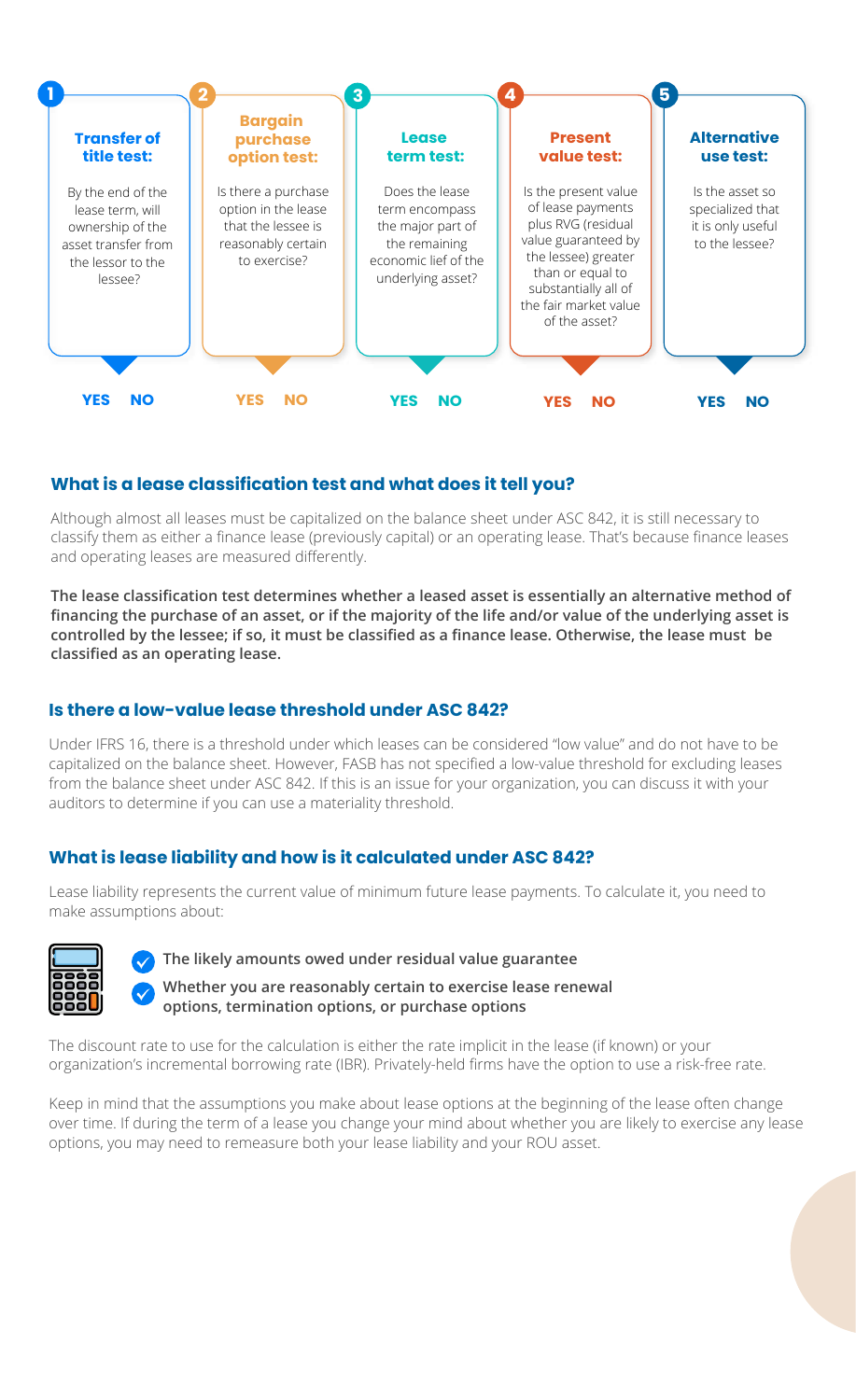#### **Plus initial direct costs and prepaid lease payments**

 **Minus lessor incentives, accrued rent, and ASC 420 liability at transition date**

The ROU is amortized linearly over the life of the lease. All of the assets and liabilities that adjust the ROU asset are now reclassed from the balance sheet and included as one number to show the total leased asset.

#### **How is ROU calculated under ASC 842?**

The ROU asset is calculated as the lease liability, plus or minus these adjustments:



When you transition existing leases to the new standard, you need to reclassify capital lease assets and capital lease liability (840) as ROU assets and lease liabilities (842). Any prepaid rents, lease incentives, and initial direct costs should be rolled up into the ROU asset.

#### **What are finance (capital) leases and how are they treated under ASC 842?**

A **finance lease** is one that essentially represents a purchase agreement or uses substantially all of the life or value of the underlying asset, and qualifies according to at least one of the lease classification test questions (above).

Although the name has changed, the way finance leases are capitalized on the balance sheet under ASC 842 is essentially the same method used for capital leases under the previous (840) standard.

Now, all operating leases (except for short-term leases) must be capitalized as ROU assets and lease liabilities on the balance sheet, in the same way you record finance (previously called capital) leases.

The operating lease liability is accounted for using an amortized cost basis. Amortization of the ROU asset is calculated as the difference between straight-line rent and interest expense for the period. These two expenses added together give you the total lease expense to book on your P&L.

When measuring a finance lease, the ROU is amortized on a straight-line basis, and the lease liability is amortized using the effective interest. The lease liability is increased by the interest incurred in the period, and the carrying amount is reduced by the lease payment.

#### **What is an operating lease and how is it capitalized?**

An **operating lease** is defined as a lease in which the lessee gets control over the use of the underlying asset without ownership. Previously, operating leases were unrecorded liabilities, so the balance sheet only included prepaid or deferred rent.

While you don't have to include short-term leases on the balance sheet under ASC 842, you can recognize short-term lease payments on a straight-line basis over the lease term. However, this option must be elected at the asset class level. In other words, you can't pick and choose which leases to define as short term; you need to define the entire asset class as a practical expedient.

#### **How do you measure a finance lease vs. an operating lease?**

When measuring an operating lease, a single lease cost is calculated so that the remaining cost of the lease is allocated over the remaining lease term on a straight-line basis. This single cost includes the interest charge and ROU amortization; the straight-line lease expense is calculated by dividing the undiscounted payments by the lease term.

#### **What is a short-term lease and how is it treated under ASC 842?**

According to ASC 842, a short-term lease is one that has a term of 12 months or less at commencement, and that does not have a renewal or purchase option that the lessee is reasonably certain to exercise.

### **The different types of leases and lease components**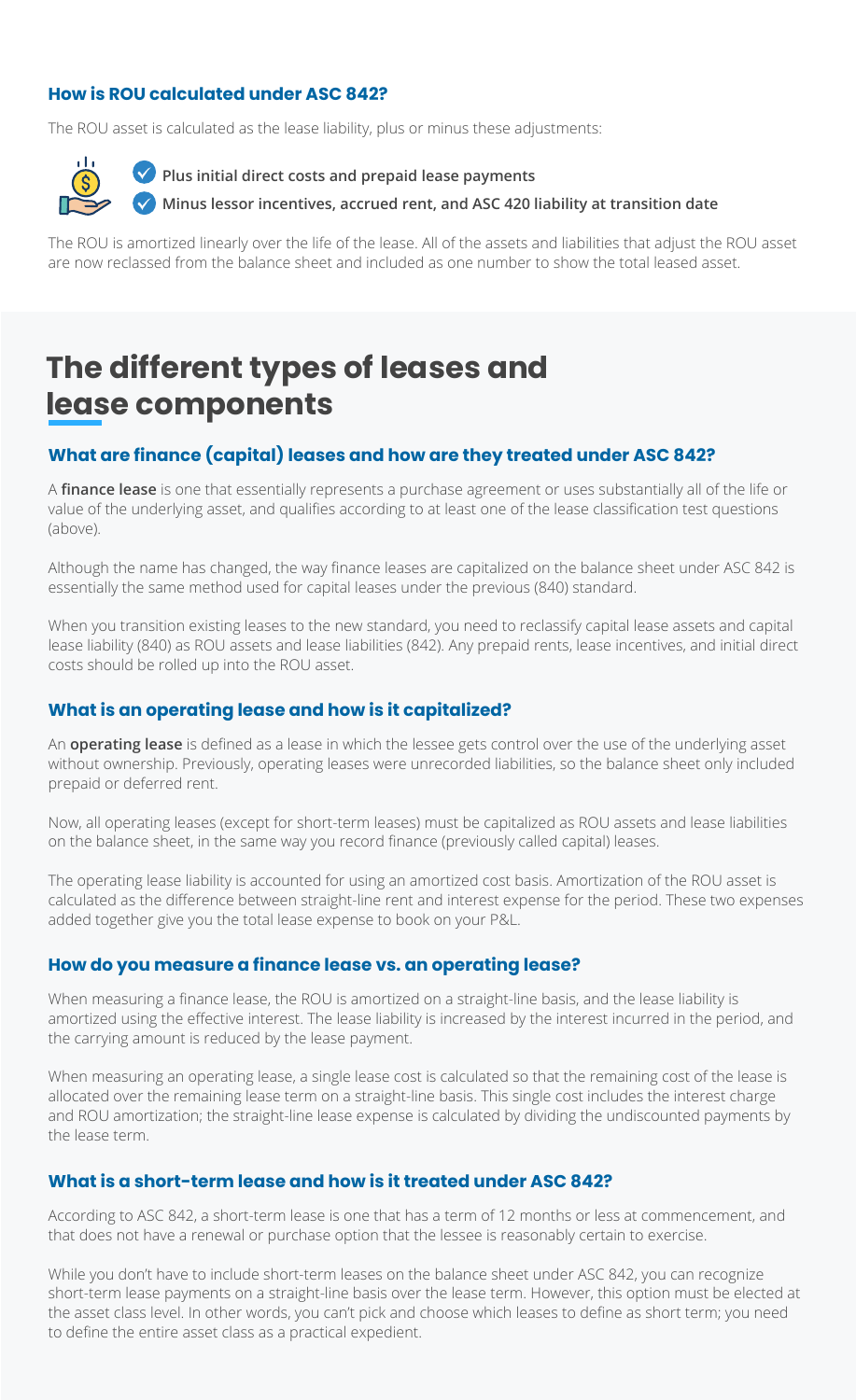#### **What is an embedded lease?**

An **embedded lease** is a component within a contract for other goods or services, which includes the use and control of a particular related asset. An embedded lease can exist within a contract even though the contract never uses the word "lease," sometimes making it easy to overlook lease elements.

For example, embedded leases are often found in IT service contracts where a vendor provides service-related equipment (such as onsite servers). Embedded leases may also be found in supply contracts, dedicated manufacturing capacity contracts, and advertising agreements.

**Separate the lease components (for use of assets) from non-lease components (payments for the service) within the contract**

#### **Why do embedded leases have a bigger impact under ASC 842?**

Previously, because operating leases were not on the balance sheet, embedded leases had little impact on the income statement since the expense was usually being straight-lined. But now that all leases must be capitalized on the balance sheet, you need to:

#### **(v)** Examine all contracts to find any embedded leases within them

Identifying embedded leases and their components is a complex task that takes time, judgment, experience, and consistency. It is another area where you might want to enlist the help and guidance of an accounting advisor.

When a contract contains one or more leases, ASC 842 requires that the contract be separated into the various components. According to ASC 842, a contract can contain the following:

Note that under ASC 842, non-lease component costs/revenues are accounted for under different standards rather than according to lease accounting guidance.



In a direct financing lease, the lessor acquires an asset and leases it to a customer/lessee to generate revenue from the resulting interest payments. Under this arrangement, the lessor recognizes the gross investment in the lease and the amount of related unearned income.

Under a direct financing lease, the lessor cannot be a manufacturer or dealer. This type of arrangement is usually offered by financing institutions, such as equipment leasing companies.

#### **What are lease components?**



- **Lease components the right to use an underlying asset, such as the rent for the right to use office space**
- **Non-lease components an activity that transfers a good or service to the lessee, such as CAM charges on office space**
- **Non-components costs that are incurred regardless of whether a lease exists, such as property taxes on the lease**

#### **What is a direct financing lease?**

#### **What are initial direct costs?**

These are costs that would not have been incurred without the execution of the lease. In other words, they are costs that are directly attributed to negotiating and arranging the lease. For example, payments made to an existing tenant to terminate a lease and real estate commission payments are deemed initial direct costs.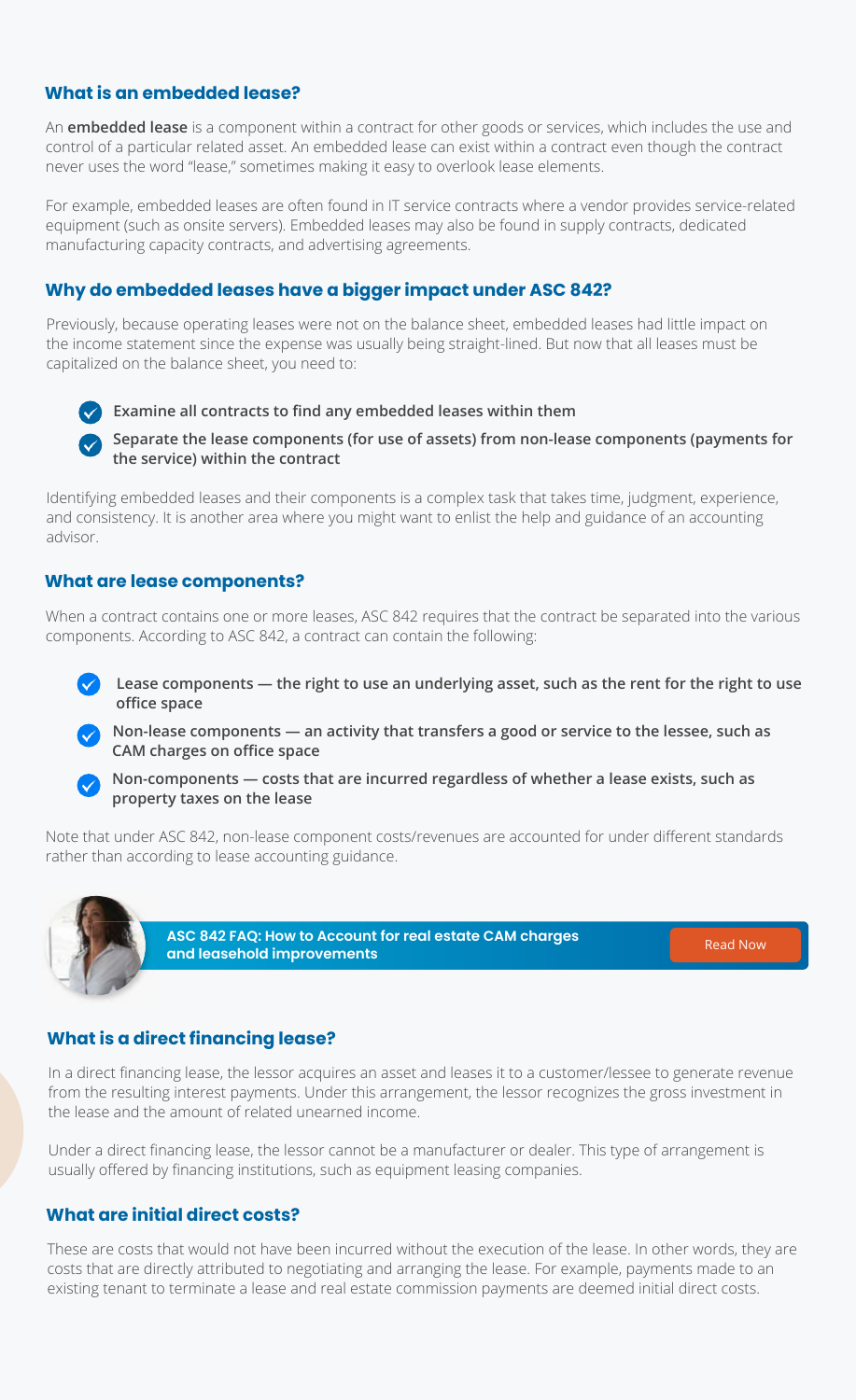#### **What are prepaid lease payments?**

These are lease payments made by the lessee to the lessor before or at the commencement of a lease.

These are (1) payments made by the lessor to or on behalf of the lessee, or (2) any losses incurred by the lessor from assuming a lessee's pre-existing lease with a third party.

#### **What are lease incentives?**

#### **What are the different types of standard reports (disclosures) under ASC 842/IFRS 16?**

### **The types of standard lease accounting reports**

Under ASC 842, disclosure reports must provide more qualitative and quantitative details, including:

A Lease Accounting Disclosure report provides the required values for quantitative reporting as prescribed by the latest lease accounting standards. It includes sections for lease expense, other information including ROU assets obtained in exchange for lease liabilities, and maturity analysis.

- **Weighted average discount rate**
- **Weighted average remaining lease term**
- **Cash paid for amounts included in lease liabilities**
- **A more descriptive maturity analysis, which must be also be tied back to the balance sheet**

A Journal Entry Summary report that detailed journal entries for the calculations included for a specific date range. It typically includes totals for debits and credits by calculation and period.

Lease accounting software provides reporting capabilities to support compliance and data management.

#### **Lease Accounting Disclosure**

A Lease Accounting Standard report provides a detailed view of the calculation inputs and resulting lease schedules for the lease accounting calculations included for a specific date range.

#### **Lease Accounting Standard**

#### **Journal Entry Summary**

#### **Change Log**

A Change Log report provides a detailed audit log of records and selected fields that have been added, edited, or deleted within a specific date range. Data points include the user who made each change, the date/time of each change, and the field name, as well as the old and new values. This type of report allows the user to track/audit changes that impact lease accounting calculations, such as useful life or fair market value.

### **WHITEPAPER: 15 things to know about ASC 842** [Download Now](https://engage.visuallease.com/content/15-things-you-need-to-know-about-asc-842-in-2021)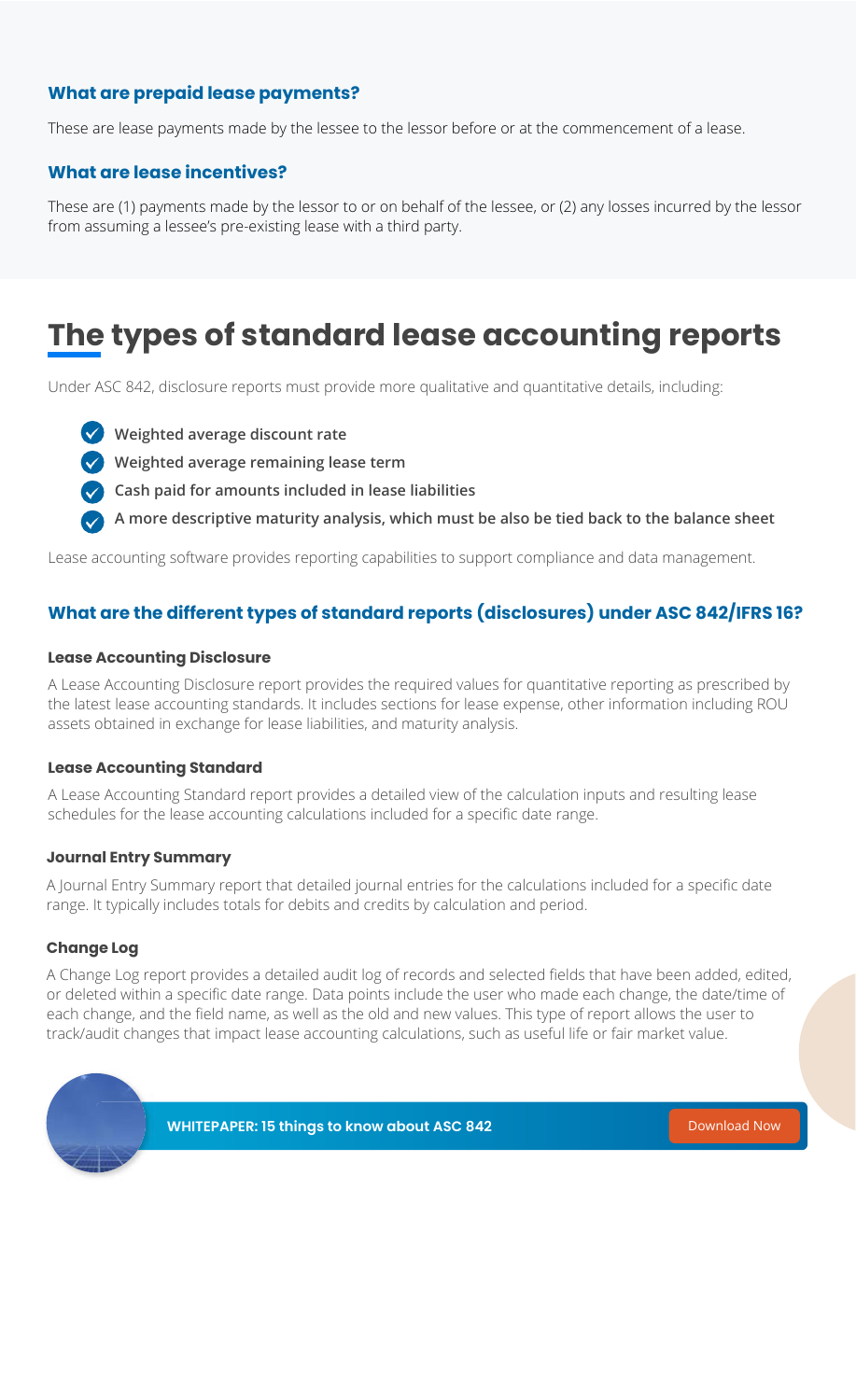### **Understanding financial aspects of a lease**

This new feature of the lease guidance represents the unused value of the leased asset remaining over the lease term. It is measured by taking the lease liability, adding in the initial direct costs and any prepaid lease payments, and then subtracting any lease incentives.

#### **Right-of-use (ROU) asset**

The lease liability is the current value of all outstanding lease payments that are not yet paid. It is discounted by using the incremental borrowing rate (IBR) or the implicit rate in the lease and calculated using an NPV (net present value) of all known payments that are unpaid.

#### **Lease liability**

A lease accounting discount rate is the implicit lease discount rate or the incremental borrowing rate (IBR) used to measure your operating and finance lease liabilities under ASC 842.

#### **Discount rates**

According to FASB, IBR is "the rate of interest that a lessee would have to pay to borrow on a collateralized basis over a similar term an amount equal to the lease payments in a similar economic environment."

#### **Incremental borrowing rate (IBR)**

In the accrual method of accounting, this is the amount of interest incurred on debt during a particular period of time and appearing as a separate line on a company's income statement for the period cited. The interest expense is also used, along with depreciation, when a lease is capitalized and posted as an asset on the balance sheet.

#### **Interest expense**

The purpose of lease disclosures is to provide clarity around financial statements, giving users insight into the "amount, timing, and uncertainty of cash flows arising from leases." Under ASC 842, lessees must disclose quantitative and qualitative information about their leases, including the judgments made in measuring leases and the amounts recognized in their financial statements.

#### **Disclosures**

Practical expedients are options created by FASB to simplify certain practices under the latest ASC 842 lease accounting standards.

#### **Practical expedients**

#### Read more in our blog: ASC 842 practical expedients and transition requirements

[Read Now](https://visuallease.com/asc-842-practical-expedients-and-transition-requirements/)

When there is a material change to a lease — something that causes a change in either the payments or the value of the lease asset itself — it triggers the need for lease remeasurements. For example, remeasurements may be needed due to abandonments, asset impairments, and other causes.

#### **Lease remeasurements**

#### **Read more in our blog: 6 frequently asked questions about lease accounting reameasurements**



The transition from the previous lease accounting standards to ASC 842 compliance requires making decisions about a variety of practical expedients that affect how leases are defined and accounted for moving forward. Without these transition relief options, companies must reassess all existing contracts to (1) determine which ones contain leases and (2) classify (or reclassify) those leases.

#### **Importance of lease transitions**

For companies that do business outside of the United States, some leases might contain figures in a currency other than U.S. dollars — bringing exchange rates into ROU asset remeasurements and other lease accounting processes.

#### **Impact of different currencies on lease accounting**

#### Download white paper from KPMG: SEC staff provides guidance on lease exchange rates

[Download Now](https://frv.kpmg.us/reference-library/2018/di-18-30-fasb-proposes-changes-lessor-accounting.html)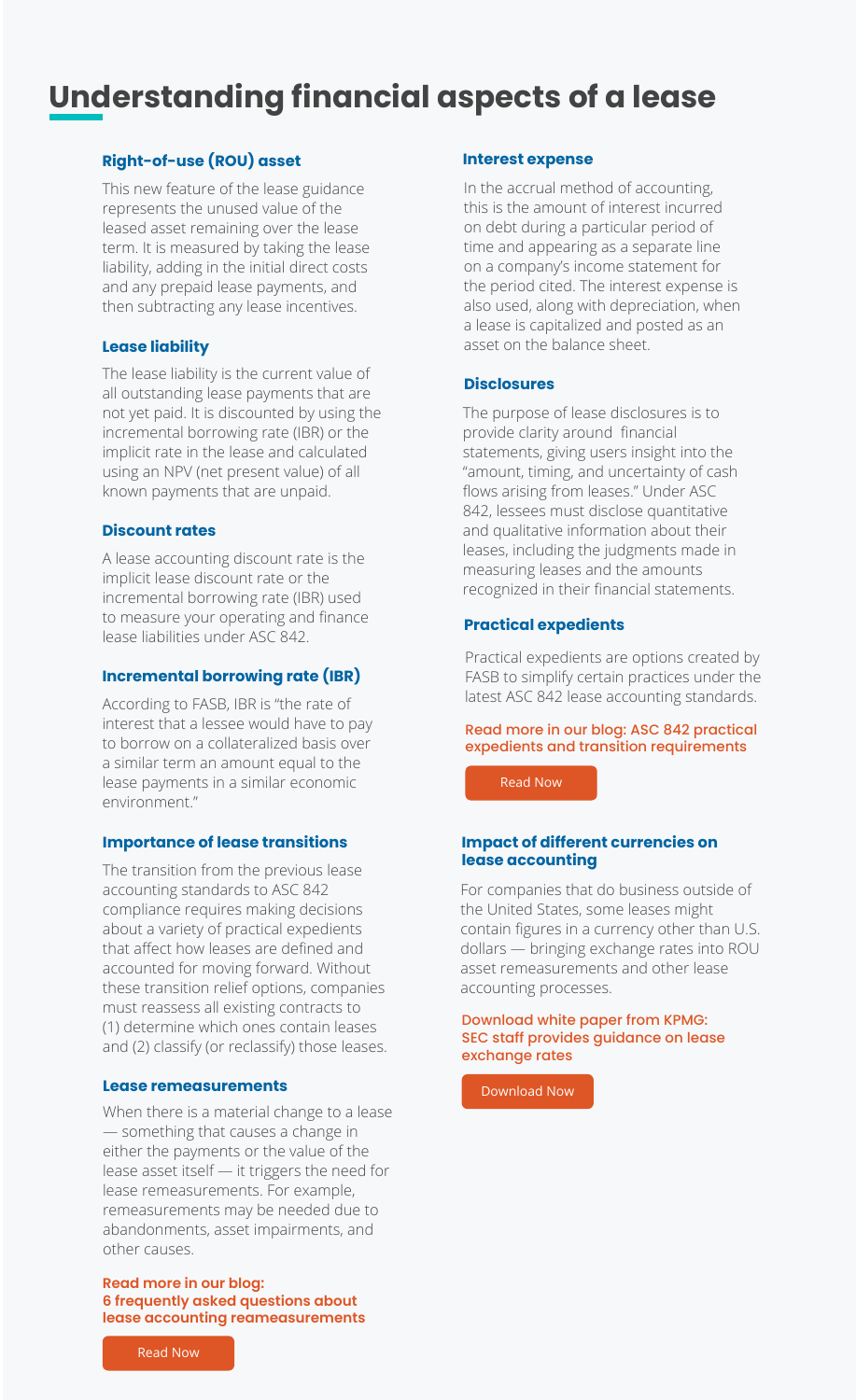An amortization expense is the write-off of an intangible asset over its expected period of use, representing consumption of the asset and resulting in a decline of the residual asset balance over time.

Amortization is generally calculated on a straight-line basis. The write-off amount appears in the income statement, usually in the depreciation and amortization line item.

#### **Amortization expense**

A lease termination occurs when you are not using a leased asset and the lessor agrees to let you out of the lease agreement. Termination triggers the need for a remeasurement including any one-time termination fee you might pay, along with writing down the asset and the liability.

From there, the team can set to work locating all your leases and related data. Doing this while you're evaluating which software to use will give you a head start on the project and help to keep things moving forward as smoothly as possible.

#### **Terminations**

However, if you don't have good legacy data, you will need to extract the critical data needed for compliance and long-term lease management. Ideally, your software provider can help in this step.

#### **Assemble your compliance team.**

As mentioned earlier, it's important to start as soon as possible on collecting lease data and preparing it to be moved into a lease accounting system. Gathering all the key stakeholders - such as real estate, legal, IT, and procurement staff in addition to the accounting team — into a compliance team is the first step.

#### **Gather your lease data.**

### **Key aspects of software implementation**

#### **What do you need to do to prepare for implementation?**

2nce all the lease data is gathered, you may need to convert it before migrating the data into your lease accounting system. If your data is currently in a legacy solution or excel spreadsheets and you are sure about the integrity of the data, it can be brought into the lease accounting system.

#### **Move the data into a lease accounting system.**

With the complexity of lease accounting and ongoing lease administration, it is not enough to buy lease accounting software. You should be able to enlist the help of your software provider for not only software implementation but also ongoing support.

#### **What should a software provider offer during implementation?**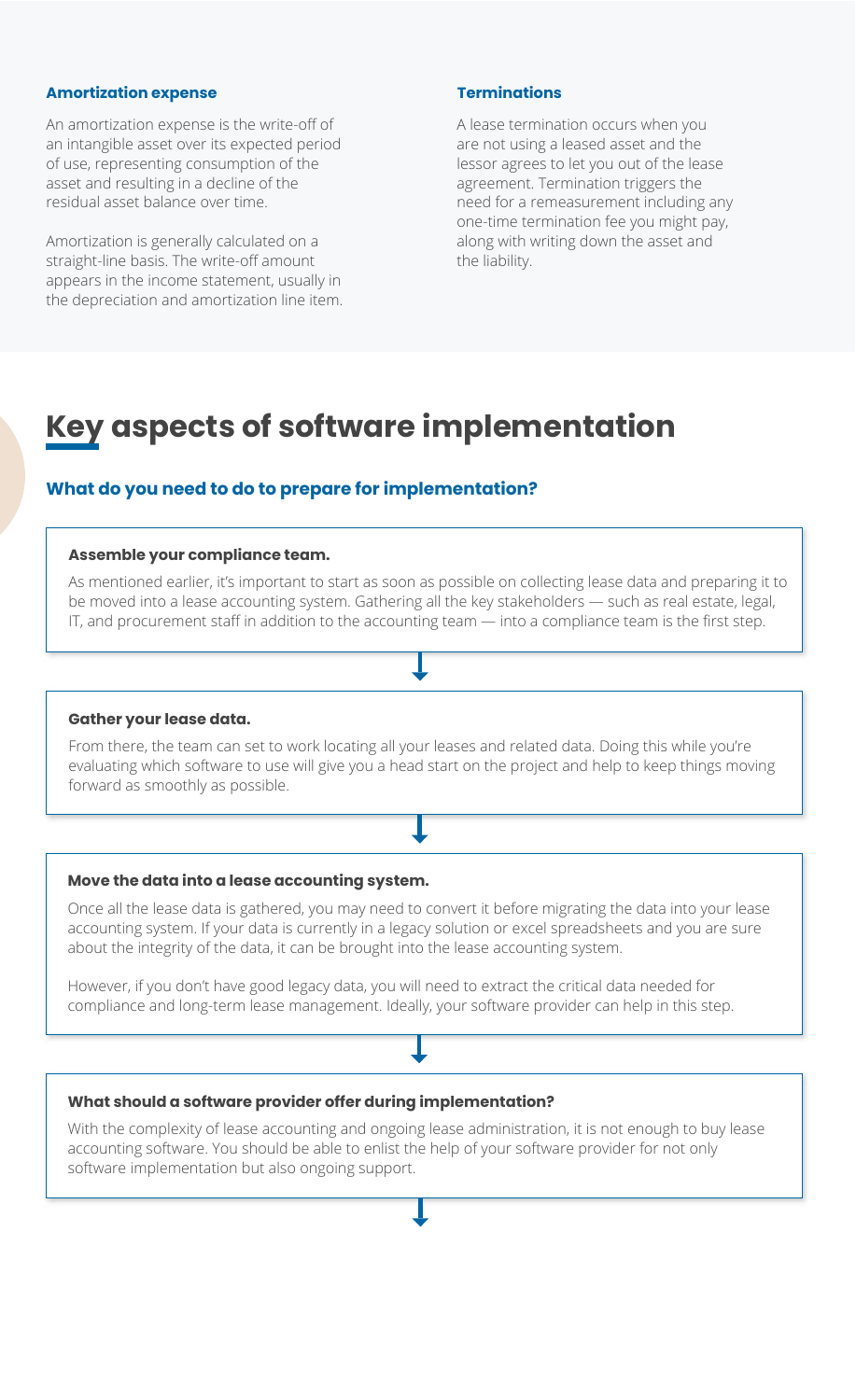Your software partner should work with you to validate your lease accounting platform and show proof of concept from the database perspective:



 $\blacktriangledown$  Are you capturing all the right information for all business stakeholders?



 $\blacktriangledown$  Have you configured all the fields that are important to you?

Allowing extra time for testing and validation once the system goes live helps you make sure the reporting results (1) accurately represent your lease portfolio and (2) meet FASB /IFRS compliance requirements.

Your lease accounting software provider should work closely with you to understand your goals/needs and create a comprehensive plan for implementing your solution, with timeframes for each step and milestones such as:

- Identifying key project goals
- Best practice consultation

#### **Testing support**

Your software provider can also help guide you through steps such as data gathering, lease abstraction, and data preparation and migration.



- Testing and validation
- User training, sign-off, and support
- Going live with the system

The best software partner will help you maintain compliance moving forward by offering a "Day 2" plan including policies and procedures for ongoing collection, updating, and reporting of lease data. In addition, the ideal partner offers ongoing customer support such as education, manuals and "how to" guides, new release training, help desk assistance, and account management.

This will help ensure your lease accounting software is implemented quickly and successfully so you can meet compliance effective dates and business needs.

#### **Implementation support**

#### **Ongoing customer support**